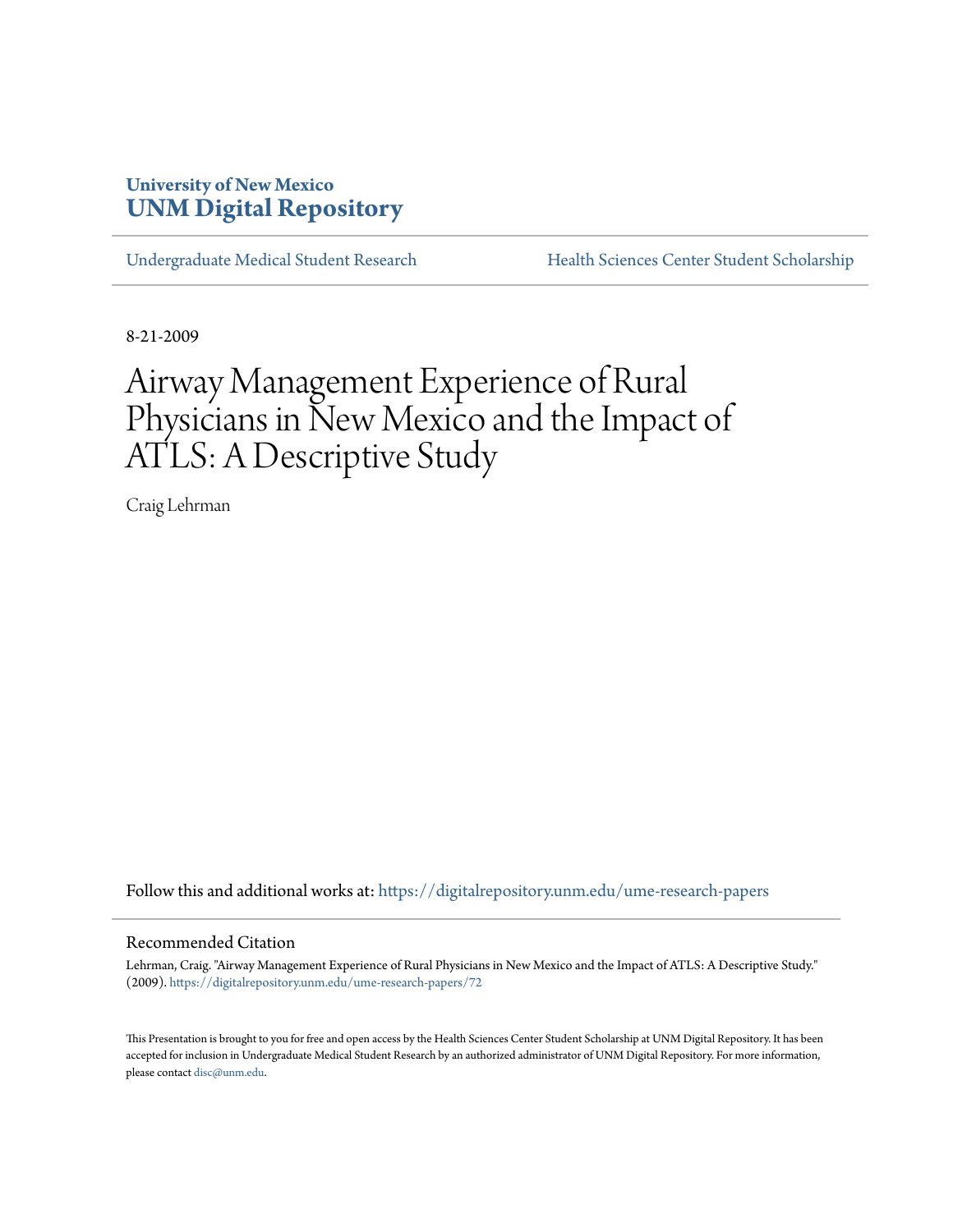## **Airway Management Experience of Rural Physicians in New Mexico and the Impact of ATLS: A Descriptive Study**

Student: Craig Lehrman, MS4 Mentor: Darren Braude, MD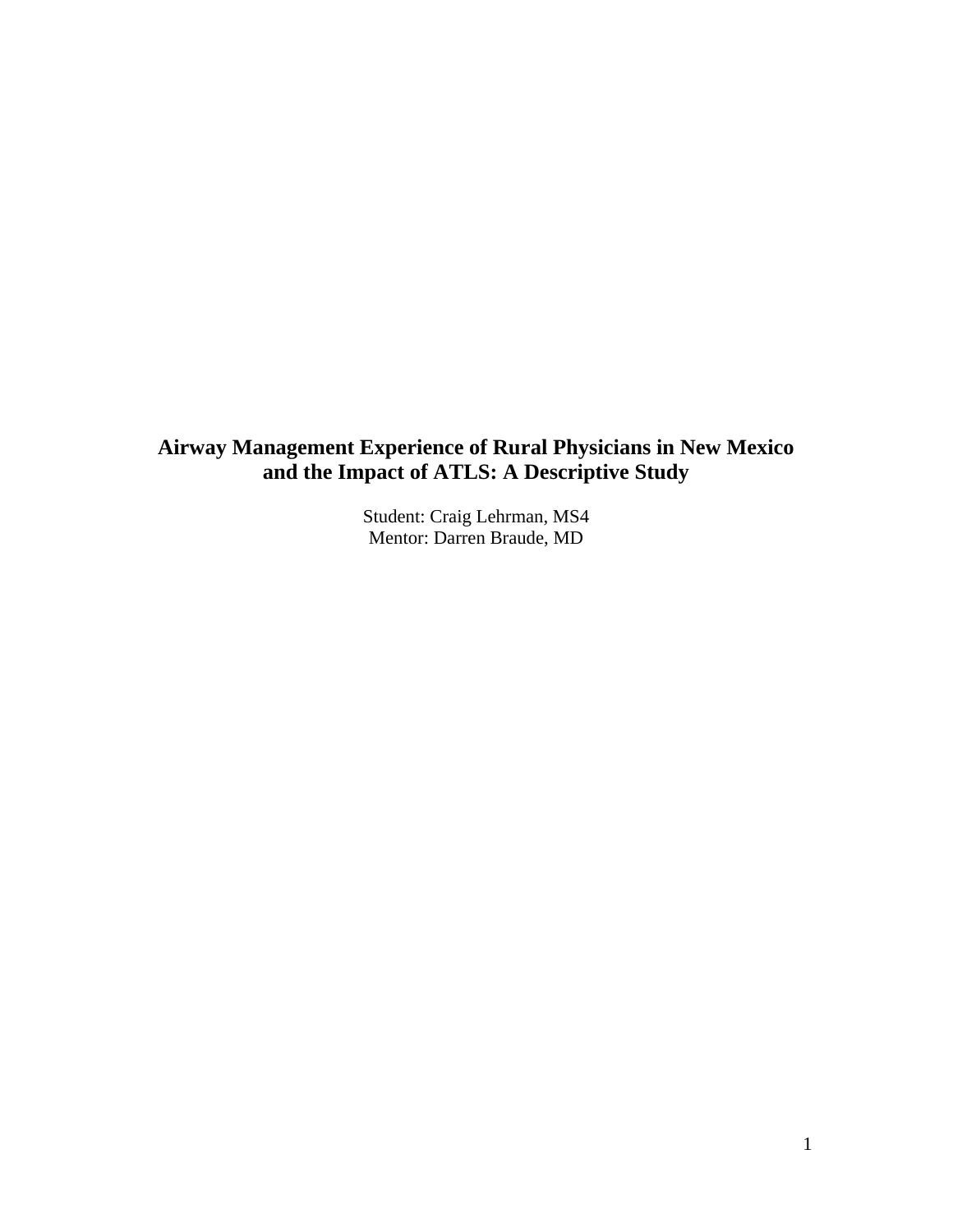#### Introduction:

The management of trauma revolves around the ABCDE's; standing for airway, breathing, circulation, disability (neurological status), and exposure or environmental control, and are attended to in that order [1]. This acronym is a primary survey method for assessing a trauma patient to identify any potential life-threatening conditions that may be present. Attaining and maintaining an airway is an essential step in the management of any trauma patient and failure to do so results in drastically increased morbidity and mortality. There is such a vast array of techniques and complicating factors that getting past the first two steps of A (airway) and B (breathing) can be extremely difficult [2]. Thus, being adequately trained and skilled in this area of initial trauma management is essential to not only progress through the ABC's, but to the patient's life [1,2].

The importance of adequate skills in trauma management is amplified in New Mexico due to the fact that this state is geographically large and composed of many rural towns with the only one level one Trauma Center located in Albuquerque, New Mexico, at the University of New Mexico Hospital (UNMH). UNMH alone has approximately 2600 admissions due to major trauma annually. The majority of the other rural towns with emergency departments can be located hundreds of miles away from UNMH and each other, and physicians working in these facilities are often not board-certified emergency physicians. This is due to the fact that one of the key requirements to work in an emergency department is simply completion of the ATLS course [3].

These issues as stated above and the studies showing that it is trauma volume alone that helps to improve ones abilities to manage trauma [4,5] lead to the thought that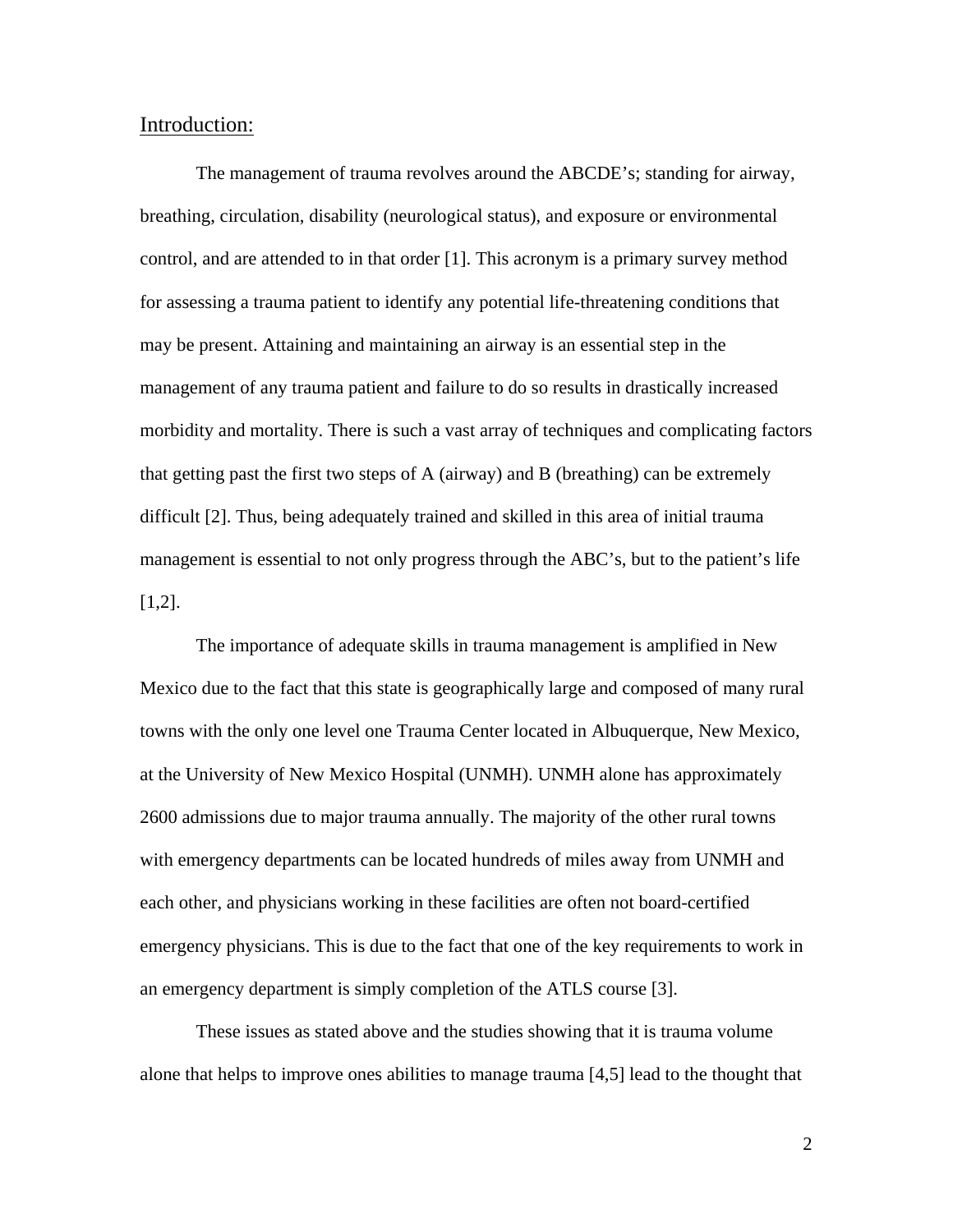the ATLS course may not be adequate to prepare the rural physicians working in emergency departments to properly manage critical patients, particularly in terms of the airway. Thus, it is crucial to understand exactly how much airway management experience physicians working in rural emergency departments have. It was our suspicion that the majority of rural physicians in New Mexico have limited airway management experience. If our suspicion is true then ATLS may need to be modified or supplemented with additional airway training.

#### Methods:

 Our questionnaire was comprised of 14 questions that asked about items relating to area of specialty, level of training, trauma volume at their primary hospital, personal trauma management volume per year, and overall confidence level in skills. The questionnaire was designed not to take more than 15 minutes to complete. The questionnaire was designed using a combination of Likert scales, yes/no answers, short answer questions, as well as having the participants completing questions using "circle all that apply".

We conducted the study over 2 years with the questionnaires given at each of the four yearly ATLS coursed offered at the University Of New Mexico School Of Medicine. The questionnaires were given via two methods: either on the first day of the ATLS course prior to beginning the course (first 4 courses) or they were sent out with the ATLS course material packets and asked to bring completed questionnaires to the first class (remaining 4 courses) at which point they were placed into a storage container. The change was made to limit time impacts on the courses themselves. Whichever way they were collected, they were deposited into the storage container, picked up by the primary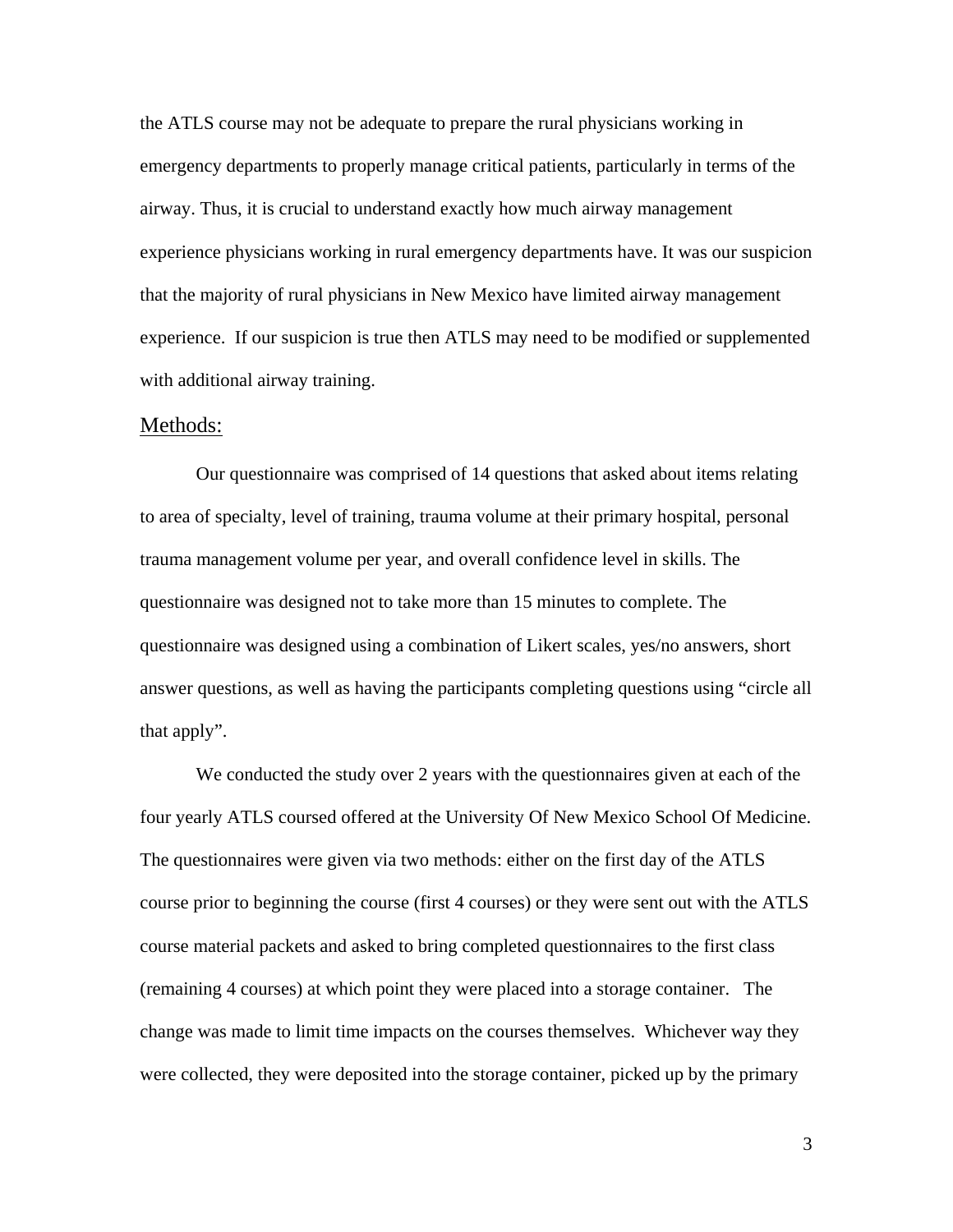investigator and then stored in a locked storage container until the data was to be analyzed. The participants were given proper consent for the questionnaires and the willing participants then completed the questionnaires.

 The data was entered into an Excel spreadsheet and the results were analyzed and calculated using the data analysis tools found on Excel. For purposes of this study, the data collected from participants with different backgrounds as EMT-Paramedic, Nurses, and that of Resident Physicians still in training were removed prior to data analysis.

#### Results:

 $T<sub>1</sub>$  1:1

 We collected a total of 83 questionnaires over the 2 year course of this study from participants of differing backgrounds and training levels. After removal of the questionnaires from respondents with the backgrounds stated above we were left with a total of 39 questionnaires to be analyzed. The results show a diverse background of training among the remaining 39 respondents as seen in Table 1 below.

| rable 1:                                      |                          |
|-----------------------------------------------|--------------------------|
| <b>Training</b>                               | Number in each specialty |
| <b>Emergency Medicine</b>                     | 10                       |
| <b>Family Practice</b>                        | 14                       |
| <b>Internal Medicine</b>                      |                          |
| <b>Pediatrics</b>                             | $\mathcal{D}$            |
| <b>Combined Family Practice and Emergency</b> | ႒                        |
| <b>Medicine</b>                               |                          |
| <b>General Surgery</b>                        | 6                        |
| <b>Unspecified</b>                            |                          |

The mean number of intubations reported over the last 5 years was determined to be 45.5 intubations total. The range varied from 0-200 with 2 of the respondents not reporting a number on the Likert scale. Among each given specialty the mean number of intubations performed over the last 5 years varied as shown in Table 2.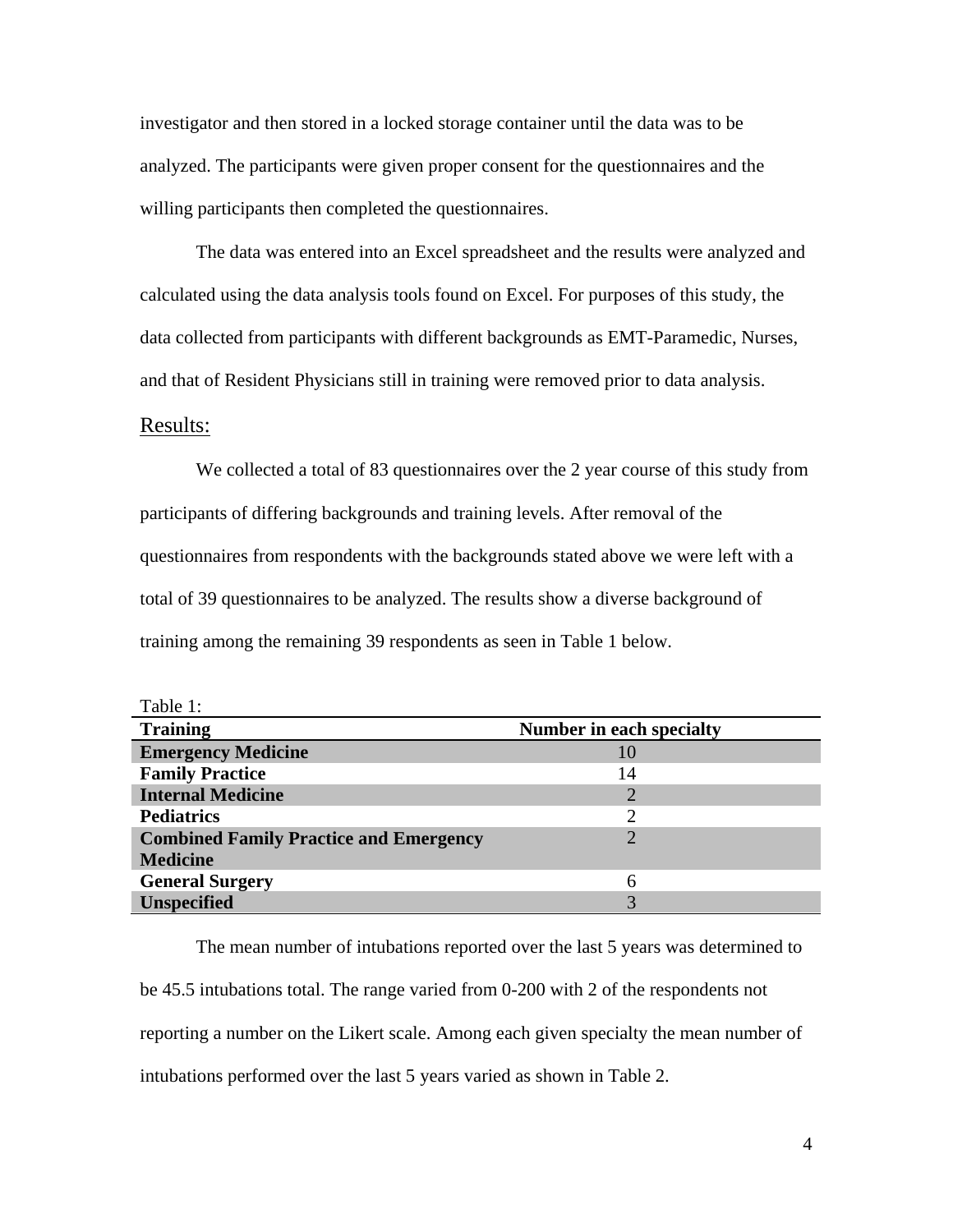#### Table 2:

| <b>Training</b>                                                            | Mean # of Intubations in<br>last 5 years | Range     |
|----------------------------------------------------------------------------|------------------------------------------|-----------|
| <b>Emergency Medicine</b>                                                  | 68.6                                     | 12-200    |
| <b>Family Practice</b>                                                     | 30.4                                     | $2 - 120$ |
| <b>Internal Medicine</b>                                                   | 100                                      | $0 - 200$ |
| <b>Pediatrics</b>                                                          | 3                                        | $1 - 5$   |
| <b>Combined Family</b><br><b>Practice and Emergency</b><br><b>Medicine</b> | 112.5                                    | 25-200    |
| <b>General Surgery</b>                                                     | 13.5                                     | $0 - 60$  |
| <b>Unspecified</b>                                                         | 53.3                                     | $0 - 150$ |

However, when analyzing the number of both pediatric intubations and nasal intubations the numbers were significantly lower. We found the mean number of pediatric intubations to be 6.3 and the mean number of nasal intubations to be 0.75.

The mean general airway management skills confidence level was determined to be 7.2 with a confidence interval of 6.5-7.9 using a p-value of 0.05. The reported general airway skill confidence varied with the area of training that each of the respondents reported. Emergency Medicine trained had the highest general airway management skills confidence while those trained in Internal Medicine had the lowest as shown in Table 3.

Table 3:

# **Training Mean Airway Skills Confidence Emergency Medicine** 8.6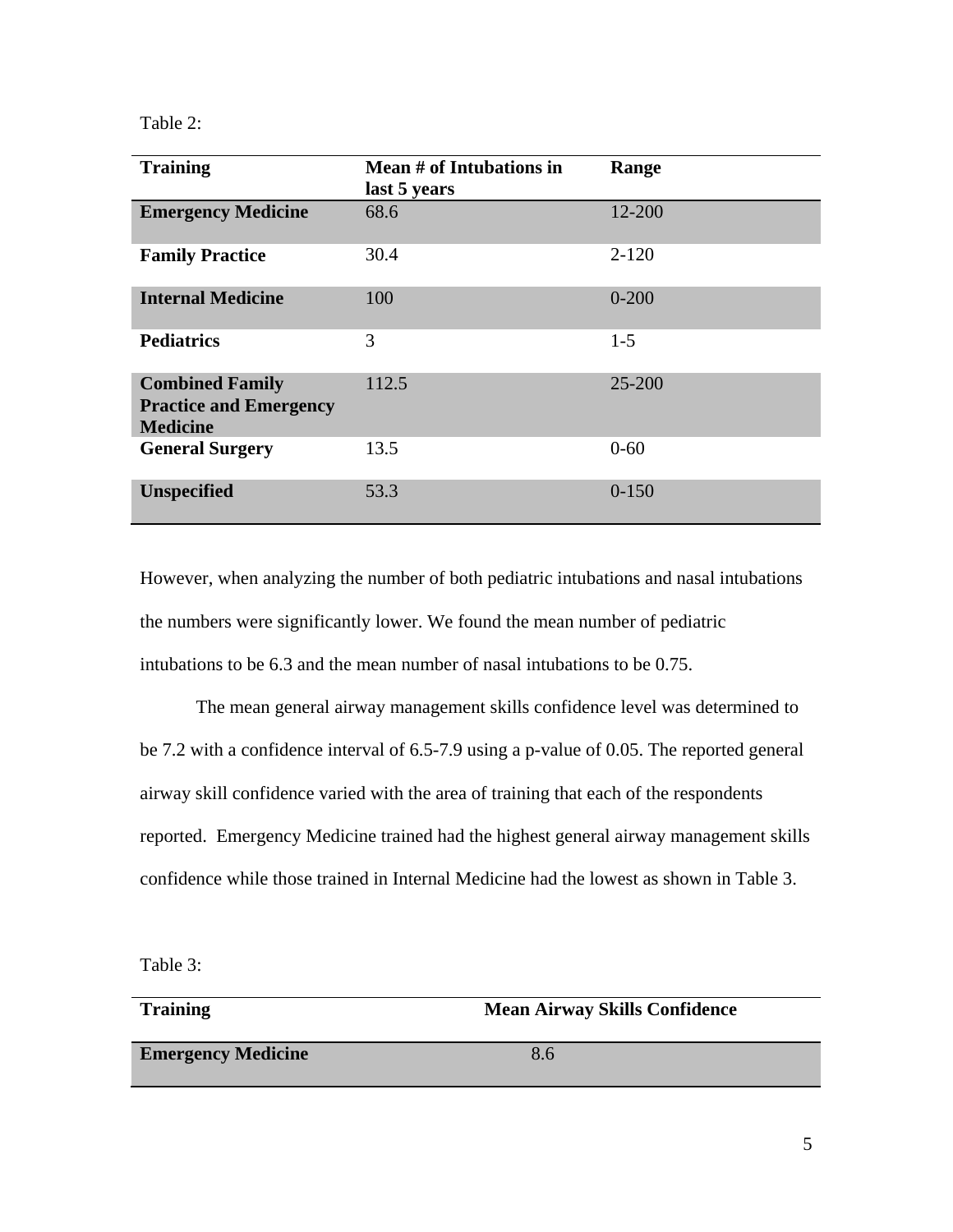| <b>Family Practice</b>                                           | 6.1  |  |
|------------------------------------------------------------------|------|--|
| <b>Internal Medicine</b>                                         | 5    |  |
| <b>Pediatrics</b>                                                | 8    |  |
| <b>Combined Emergency Medicine and</b><br><b>Family Practice</b> | 8.75 |  |
| <b>General Surgery</b>                                           | 7    |  |
| <b>Unspecified</b>                                               | 7.3  |  |

However, when looking at the various other methods of airway management the confidence levels varied quite significantly from that of the respondents general airway management confidence levels as shown in Table 4.

Table 4:

|                                     | $RSI^*$ | Oral | <b>Nasal</b> | Surgical Pediatric |     |
|-------------------------------------|---------|------|--------------|--------------------|-----|
| Mean'<br><b>Confidence</b><br>level | 0.6     | 76   |              |                    | 5 Q |

\*RSI stands for Rapid Sequence Intubation

The preferred method of intubation was determined to be Oral intubation using both a paralytic and a sedative with 28 of the 39 respondents (72%) stating as such.

 The respondents who stated that they were the primary person responsible for airway management at their institution were found to have a higher average general airway management skills confidence level of 8.3. Additionally it was found that RSI was stated to be the preferred method of intubation among 22 of the 24 respondents. The average number of intubations over the last 5 years was 71 giving 14 intubations a year. This subgroup also showed a higher average confidence level in RSI giving an average value of 8 on a 10-point scale.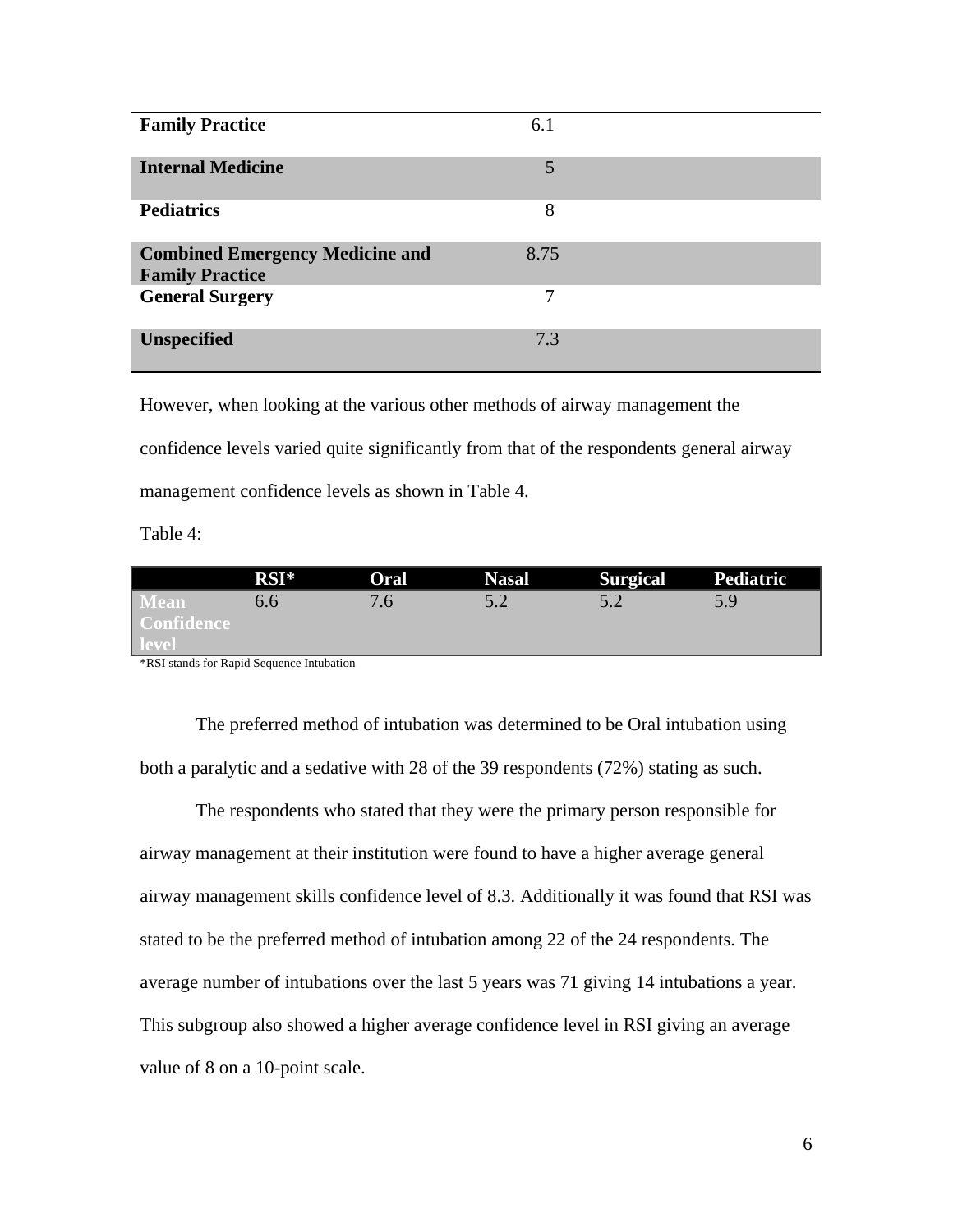Of interest, we did find a vast difference of the confidence levels of those physicians stating they were the primary person responsible for airways in regard to pediatric intubations. The average confidence level of those stating such was found to be 7.3 whereas the average confidence level among those not the primary person responsible was 3.7. However when looking at the total number of pediatric intubations for those that are primarily responsible the average was 9 over 5 years equaling 1.8 a year. Of those that are not the primary person responsible the average number of pediatric intubations over the last 5 years was 1.9 equaling less than 0.4 pediatric intubations a year.

 Surgical airway confidence was also analyzed among those who are the primary person responsible for airway management and those that are not. In those that are the average confidence level was found to be 5.26 whereas in the group that is not primarily responsible their confidence level was slightly higher at 5.36. However, general surgeons comprised 4% of those that are primarily responsible vs. 33% in those that are not.

#### Discussion

Advanced Trauma Life Support (ATLS) is a course sponsored by the American College of Surgeons Committee on Trauma (ASCOT). The course was first introduced in the late 1970's and is updated about every 5 years. The course was developed to provide a standardized method for the initial assessment and treatment of severely injured patients at rural and community hospitals. The course is offered to any physician who may be involved in the management of acute trauma. The ATLS course in used in more than 29 countries worldwide and there are approximately 13,000 physicians trained annually [6].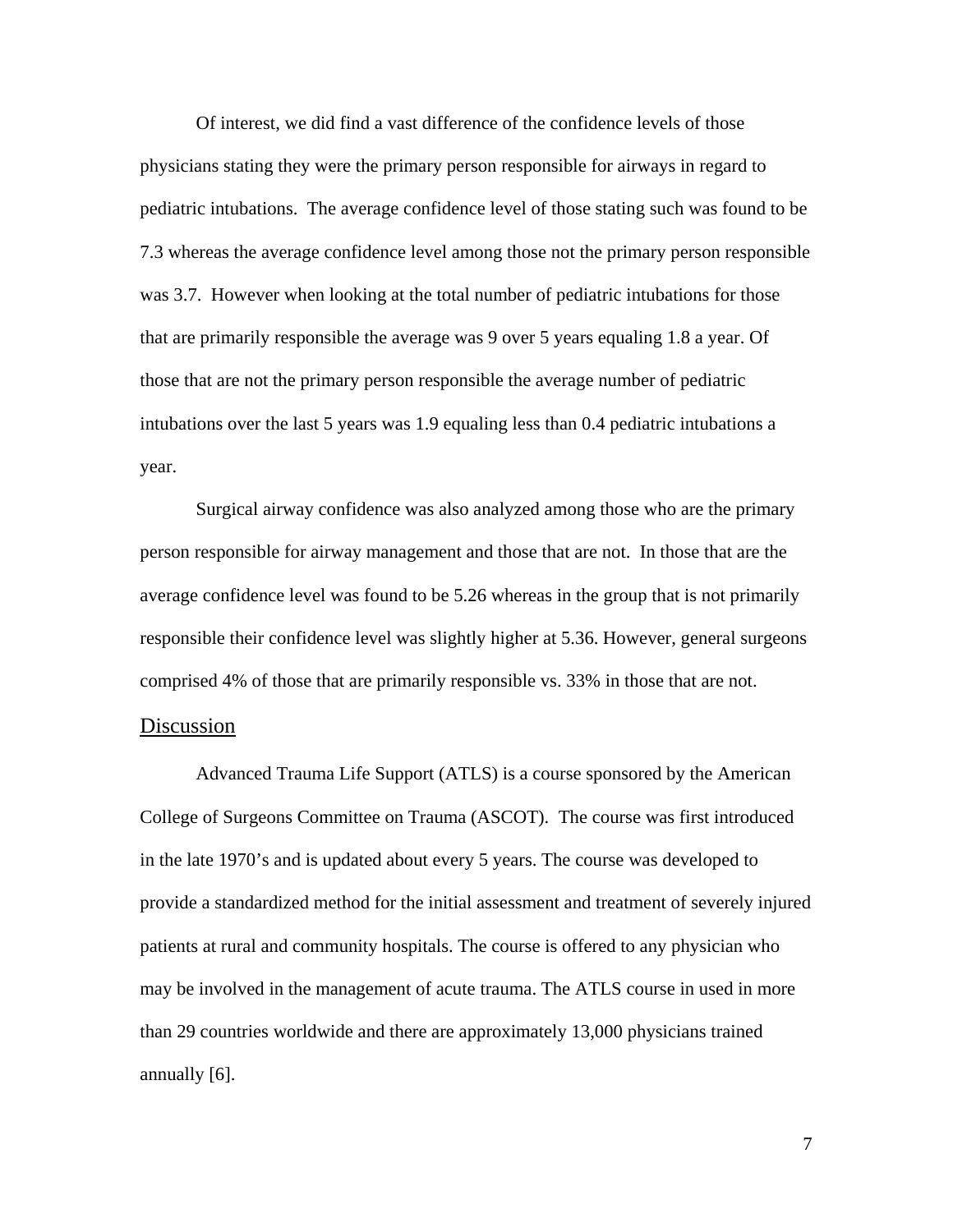The course is two days in length and covers all areas of trauma management including all organ systems and specific topics such as environmental trauma and trauma at extremes of age [1]. The ATLS course is offered four times a year in New Mexico, with the only teaching site at the University of New Mexico Health Science Center (UNMHSC) [3]. Upon completion of the course with a passing grade the participant receives certification for a period of four years. The course is revised every four years by the American College of Surgeons [3].

The benefit of ATLS training has been researched immensely and has proven to make a dramatic difference in the mortality rates of patients in the first 60 minutes following a severe trauma, otherwise known as the "golden hour" [7,8]. In one study, it was shown that of the 228 physicians who took the ATLS course, almost 97% of them felt that it had improved their trauma management and of those 97%, 25% felt that it was a large improvement [9]. Some studies on the ATLS course have evaluated what exactly it is that affects the attrition of the skills acquired in this course. In these studies, it was shown that the key factor influencing attrition in trauma management skills was trauma volume [4,5].

As a whole, the course has been shown highly useful, but it has been shown to have some weaknesses as well. In one study done on the overall effectiveness and benefit of the ATLS course, the anesthesiologists taking the course felt that the respiratory management part of the course was the weakest [9]. This is not totally surprising due to the fact that the total time spent on airway management training per ATLS course in approximately four hours, which is a very small amount for such an important and complicated part of trauma management [3]. Another study showed that the majority of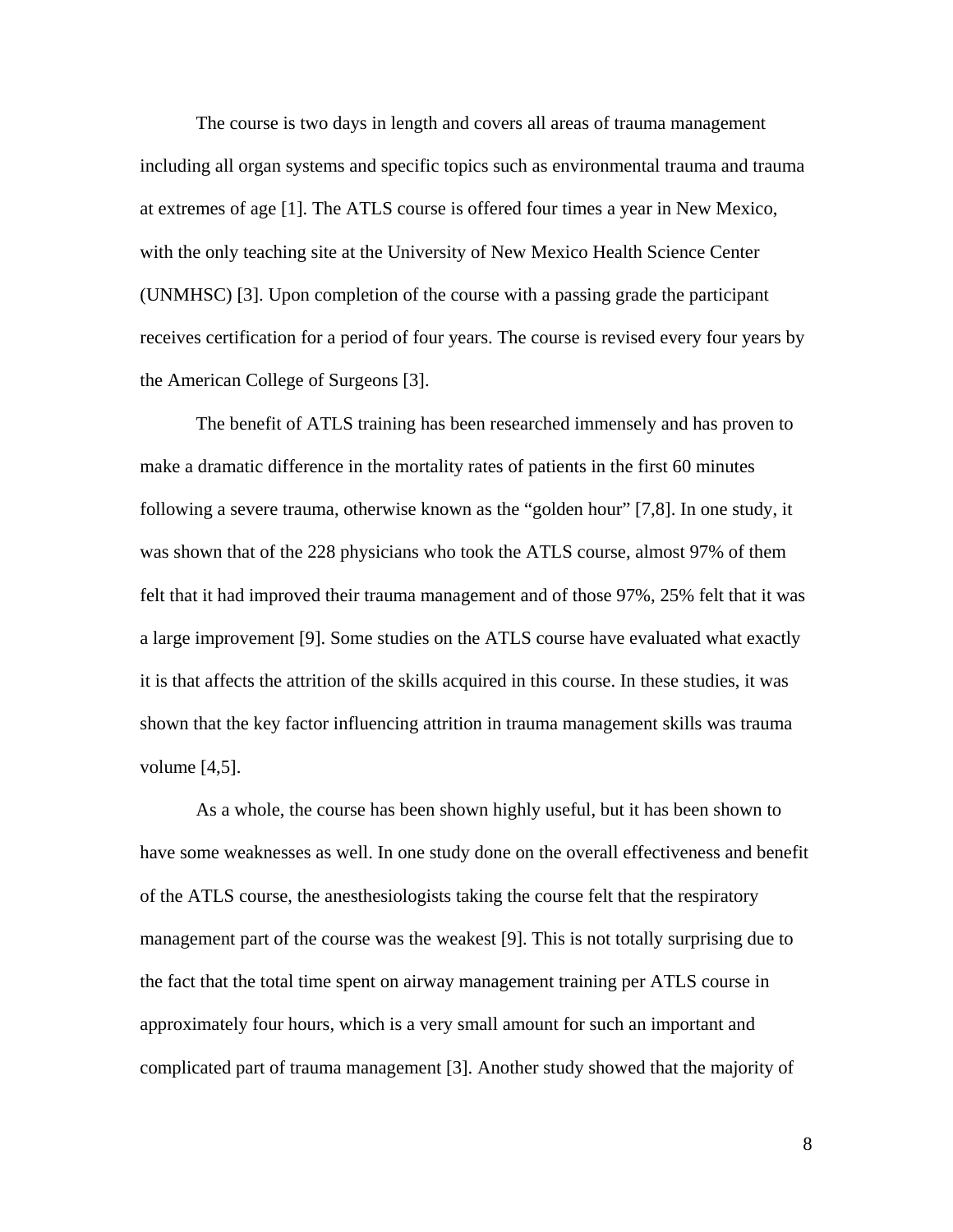physicians who retook the multiple-choice exam for the ATLS course failed the exam just six months after completing and passing the course. However, those who worked in larger trauma patient volume populations showed superior performance on this exam further proving that trauma volume is necessary to maintain adequate skills in trauma management. The Objective Structured Clinical Exam (OSCE) scores, which are a measure of clinical skills, were also much lower in those who worked in low trauma population volumes after two years, half the certification time [4]. This is particularly important as most of the rural doctors in New Mexico are practicing in low trauma volume populations and rely mainly on the ATLS course every 4 years for their trauma management training and practice.

With regards to procedural competence there are 2 main perspectives that are commonly quoted in the literature. The most common is by that of Fitts and Posner who state that skill competency attainment progresses from a cognitive level in which the participant can explain and demonstrate a certain task but cannot perform that task consistently. The next level is advancement to the integrative level meaning that the participant has improved consistency of performance as well as an improved understanding of the skill. This then advances to the autonomous level meaning that the participant can perform a given task without having to fully think about it as well as focusing on constant improvement. Ericcson further improved on this concept by adding that deliberate practice is absolutely essential to progress to the integrative and autonomous levels [10].

These concepts, specifically that it is essential for a physician to practice their airway management skills continuously to become experts, have clear relevance to our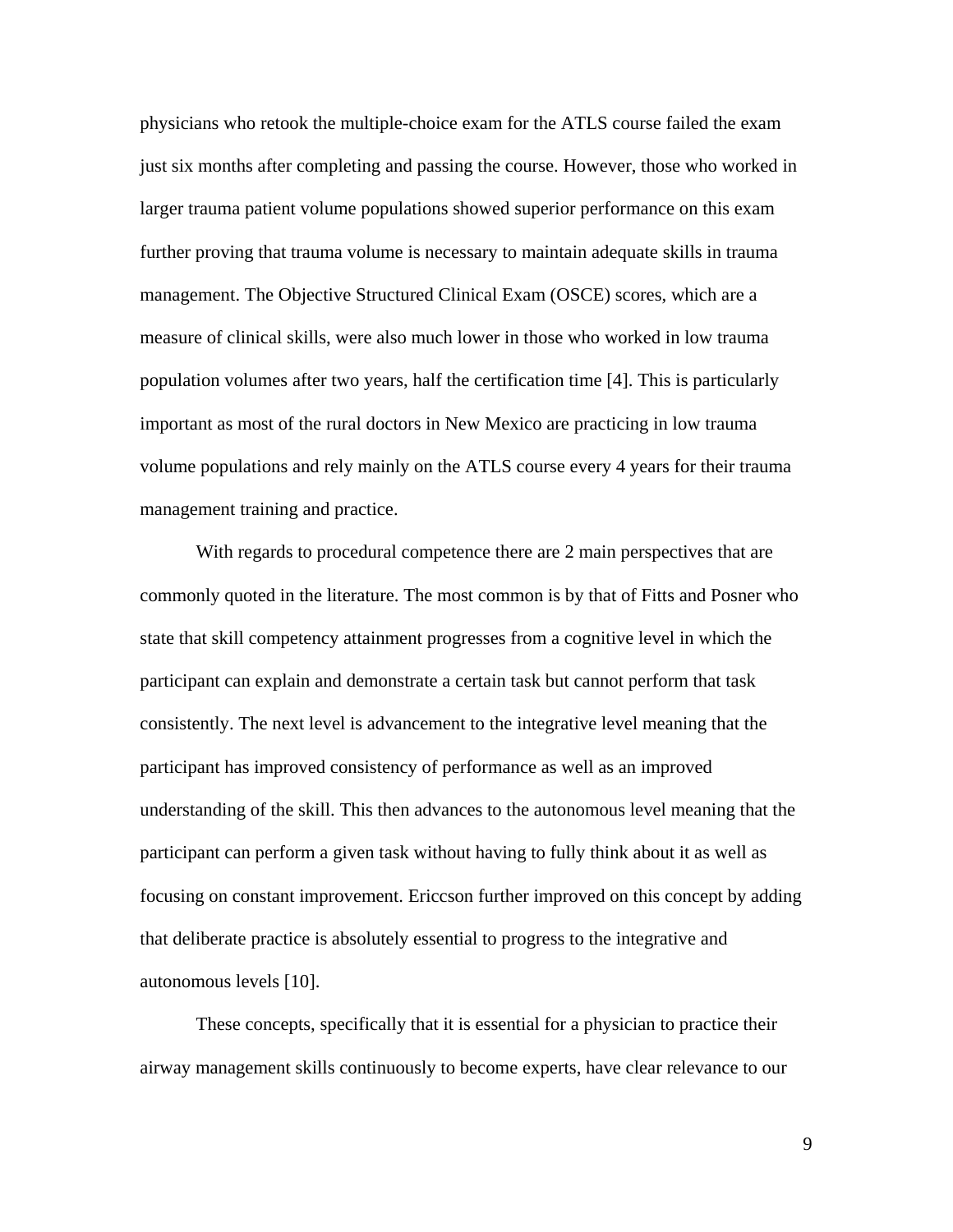study results. With the mean number of 45.5 intubations over the last 5 years or approximately 9 every year there is not a lot of practice in the realm of airway management skills. This is even more profound when looking at the area of pediatric airway confidence and number of intubations performed. The average number of pediatric intubations performed every year is very low at slightly greater than 1 per year with a confidence level that is much less than general airway management confidence level. There has not been a study that has directly examined the number of intubations necessary to deem competence in that area. In one recent study looking at pediatric intubations among Pediatric Emergency Departments it was determined that an average of 5.4 pediatric intubations a year was deemed inadequate by the majority of directors in this study [14]. This data suggests that approximately 1 pediatric intubation a year as discovered by our study is inadequate to maintain competence and adequate skills in that area.

There are many ways that one can improve upon their airway management skills. One of the methods that has been recently studied is that of human patient simulationbased education. In a study of critical care and procedure skills it was found that simulation is a well-accepted and practical method of not only improving a resident's skills in these areas, but also their confidence. [11] Other studies have also found a significant impact on the accuracy and management of airways after attending a simulation-based training course. It was also found that the participants were better able to handle a difficult airway situation [11, 15]. Another method that has been shown to improve one's procedural competence in the area of thoracentesis skills is that of deliberate practice in a simulated environment where constructive feedback can be given.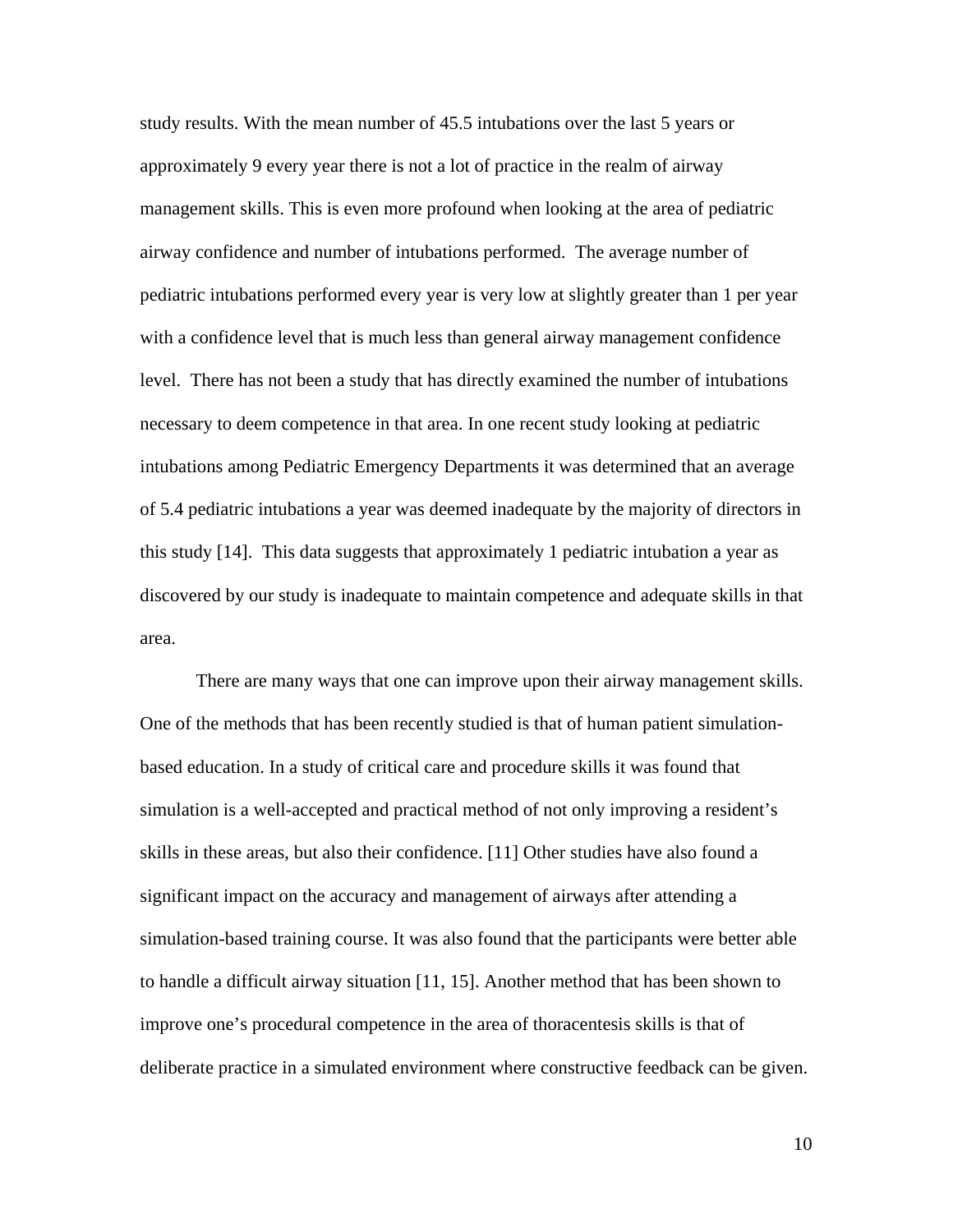In theory, this method of training could easily translate to the field of airway management and could be adapted into either the ATLS training or in a clinical setting to further improve one's confidence and mastery of airway management [12]. Another potential answer to this problem could lie in the area of procedural teaching videos that can be viewed prior to the practice of said skill. There was a significant, moderate correlation to the performance of skills in the area of prosthodontics when viewing an educational video in the area of a given procedure as well as a drastic subjective improvement in the given skills [13]. This is more difficult when the procedure is being performed in an emergency setting.

New Mexico faces unique circumstances in the realm of trauma airway management: lack of Level 1 trauma institutions, large amount of rural areas with only small community hospitals seeing major trauma infrequently and the highest rate of unintentional injury and death in the nation [16]. However, when looking at any given population it has been determined by several studies that becoming competent in a given skill such as airway management requires that one must have constant practice of those skills in order to maintain/attain the expertise needed to be confident and successful. This is even more important in the field of airway management as it is the first step in the treatment of any critically injured or sick patient.

We have shown that there is a broad range of confidence levels in the realm of general airway management skills among rural physicians practicing in New Mexico. This is true among the various subgroups including pediatric intubations and surgical airway management as well. Additionally, we have found that the number of pediatric intubations to be very low and is considered by many institutions to be inadequate [14].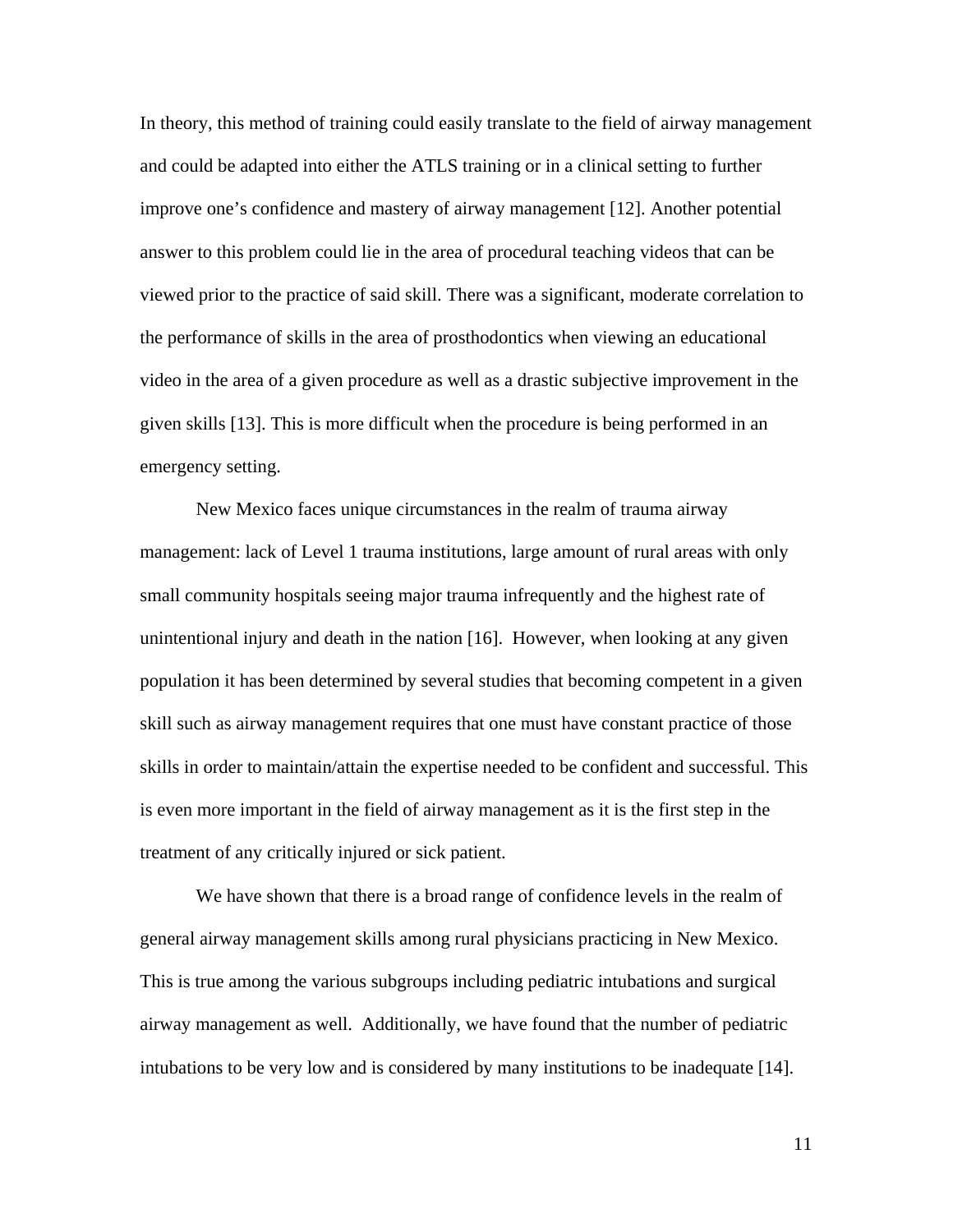Based on these results we have determined a need for further training in airway management for physicians practicing in rural areas in New Mexico as well as possible revisions to the ATLS course to increase the training amount in this area. Further research is needed to determine the best method of handling this crucial problem.

#### Acknowledgement

We would like to thank Dr. Gerald Demarest for his assistance and expertise in the area of trauma management and the entire ATLS instructional staff. We would also like to thank the ATLS coordinator Alethea Martinez for her time and assistance with the distribution of the surveys over the last two years. We would also like to thank everyone else in the trauma department that was not specifically mentioned above.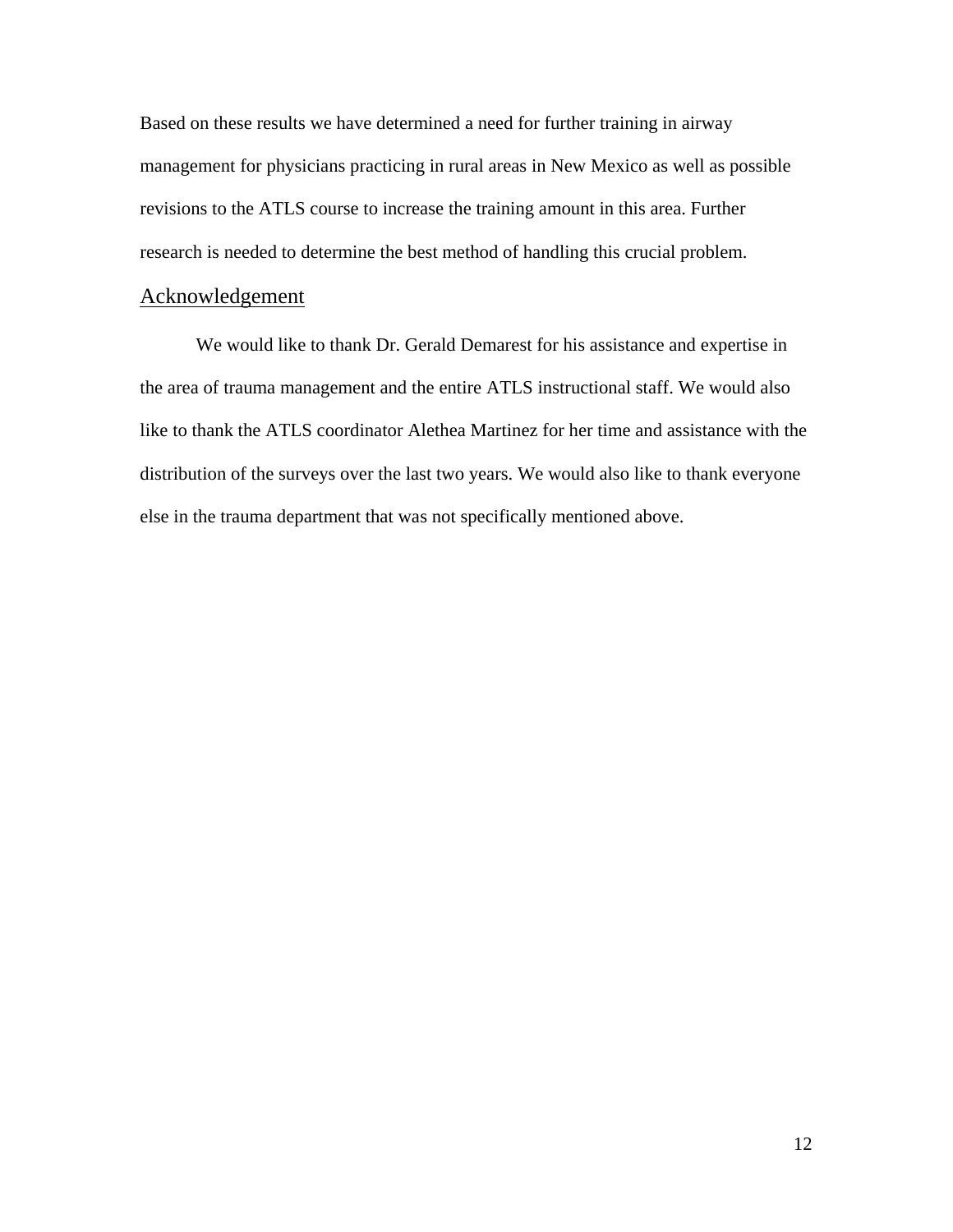### Bibliography

- 1. American College of Surgeons, *Advanced Trauma Life Support, Student Course Manual* 2004.  $7^{\text{th}}$  edition
- 2. V. Dorges, Airway Management in Emergency Situations. *Best Practice and Research. Clinical Anaesthesiology* **19;4** Dec. 2005, pp. 699-715
- 3. G. Demarest MD, Personal Interview on November 16, 2006.
- 4. J. Ali MD, M. Howard RN, J. Williams PhD., Is attrition of advanced trauma life support acquired skills affected by trauma patient volume?. *The American Journal of Surgery* **183;2** 2002, pp. 142-145
- 5. J. Ali MD, M. Howard RN, J. Williams PhD., Do Factors Other Than Trauma Volume Affect Attrition of ATLS-Acquired Skills?. *The Journal of Trauma* **54;5** 2003, pp. 835-841
- 6. J.K. Styner, The Birth of ATLS. *Surgeon* June **4;3** 2006, pp. 163-165
- 7. D.J. van Olden MD, PhD, et al., Clinical impact of advanced trauma life support. The American Journal of Emergency Medicine **22;7** 2004, pp. 522-525
- 8. M R Carmont, The Advanced Trauma Life Support course: a history of its development and review of related literature. *Postgraduate Medical Journal* **81** 2005, pp. 87-91
- 9. D W G Kennedy, D. Gentleman, The ATLS course, a survey of 228 ATLS providers. *The Emergency Medicine Journal* **18** 2001, pp. 55-58
- 10. Michelson, J. MD, Manning, L. MBA, Competency Assessment in Simulation-Based Procedural Education*. The American Journal of Surgery* **196;4** Oct. 2008, pp. 609-615
- 11. Cooke JM, Larsen J, Hamstra SJ, Andreatta PB, Simulation enhances resident confidence in critical care and procedural skills. *Family Medicine* **40;3** Mar. 2008, pp. 165-167
- 12. Wayne DB, Barsuk JH, O'Leary KJ, Fudala MJ, McGaghie WC., Mastery learning of thoracentesis skills by internal medicine residents using simulation technology and deliberate practice. *Journal of Hospital Medicine*. **3;1** Jan. 2008, pp. 48-54
- 13. Aragon CE, Zibrowski EM, Does exposure to a procedural video enhance preclinical dental student performance in fixed prosthodontics? *Journal of Dental Education.* **72;1** Jan. 2008, pp. 67-71
- 14. Losek JD, Olson LR, Dobson JV, Glaeser PW., Tracheal intubation practice and maintaining skill competency: survey of pediatric emergency department medical directors. *Pediatric Emergency Care.* **24;5** May 2008, pp. 294-299
- 15. Russo SG, Eich C, Barwing J, Nickel EA, Braun U, Graf BM, Timmermann A., Self-reported changes in attitude and behavior after attending a simulation-aided airway management course. *Journal of Clinical Anesthesia.* 19;7 Nov. 2007, pp. 517-522
- 16. New Mexico Department of Health, Injury Hurts New Mexico. July 2007. Available at http://www.health.state.nm.us/pdf/2007-Injury\_Hurts\_New\_Mexicoreport.pdf. Accessed on November 28, 2008.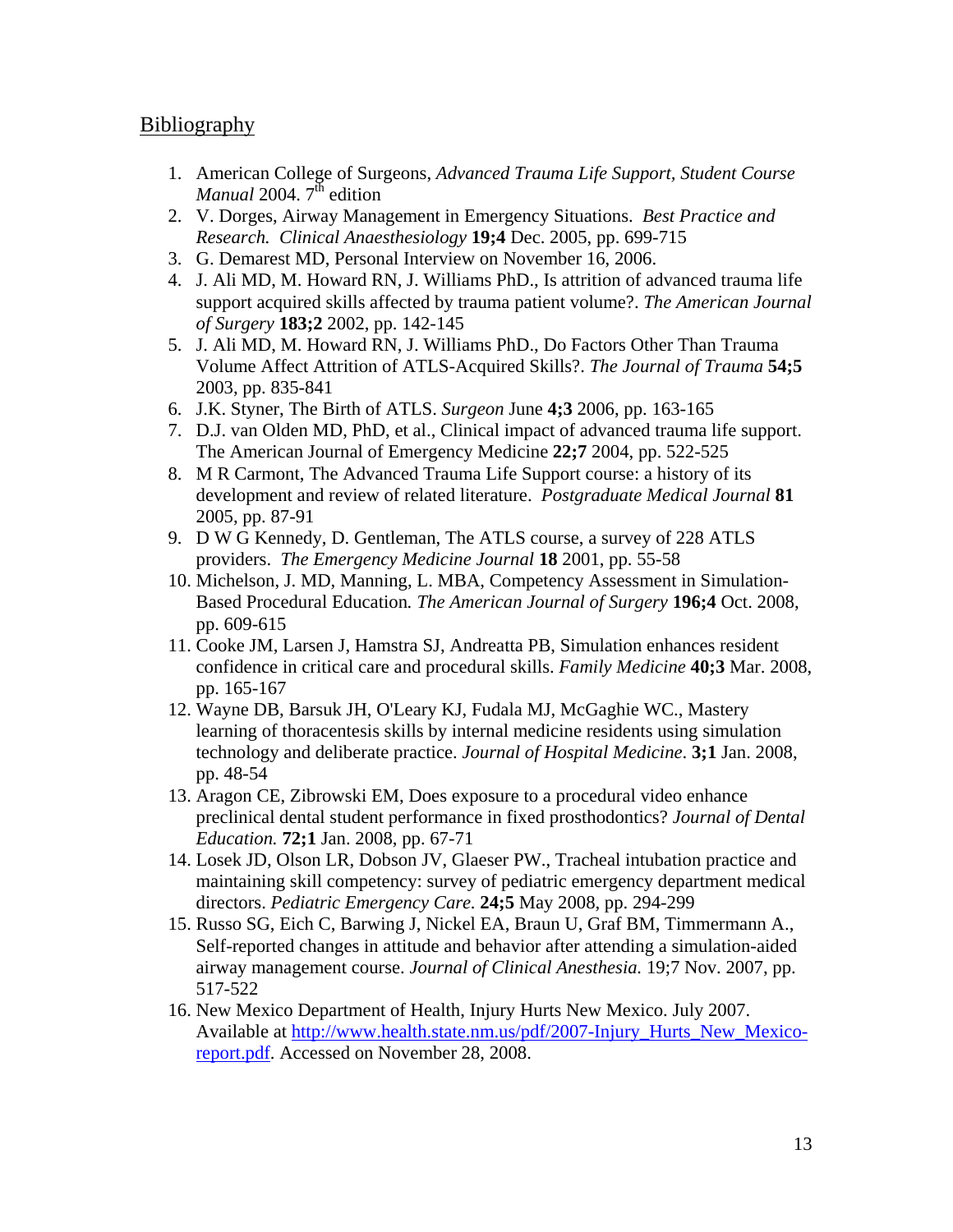Appendix 1: Research Questionnaire

Airway Management Experience Among Rural Physicians Working in ED's and the Effect of ATLS.

Craig Lehrman, MS IV Darren Braude, M.D.

#### **Airway Management Survey**

Instructions: Please fill in answers in space provided.

- 1. Do you currently work in a clinic or urgent care facility? Yes No a. If yes, please write how many beds are in that facility.
- 2. Do you currently work in an emergency department? Yes No a. If yes, please write how many beds are in that area.
- 3. If you answered No to both question 1 and 2, please write the name of the department you work in and the number of beds in that area. \_\_\_\_\_\_\_\_ \_\_\_\_\_
- 4. What is your level of training? (Please circle only one)
	- a. Physician
		- i. Internship only
		- ii. Residency:
			- 1. Family Practice
			- 2. Internal Medicine
			- 3. Pediatrics
			- 4. Emergency Medicine
			- 5. Anesthesiology
			- 6. General Surgery
			- 7. Other:
		- Are you currently in training? Yes No
		- Are you board certified in that department: Yes No
	- b. PA
	- c. NP

 $\overline{\phantom{a}}$ 

- d. Other: \_\_\_\_\_\_\_\_\_\_ (please indicate level of training in space given)
- 5. Approximately how many major trauma patients do you encounter annually? Please write the number in the space provided according to your best estimate:
- 6. Approximately how many patients that you treat require advanced airway management (intubation, surgical airway, non-invasive positive pressure) each year: (Please write number next to corresponding category in space provided)
	- a. Medical: \_\_\_\_\_\_\_\_
	- b. Trauma: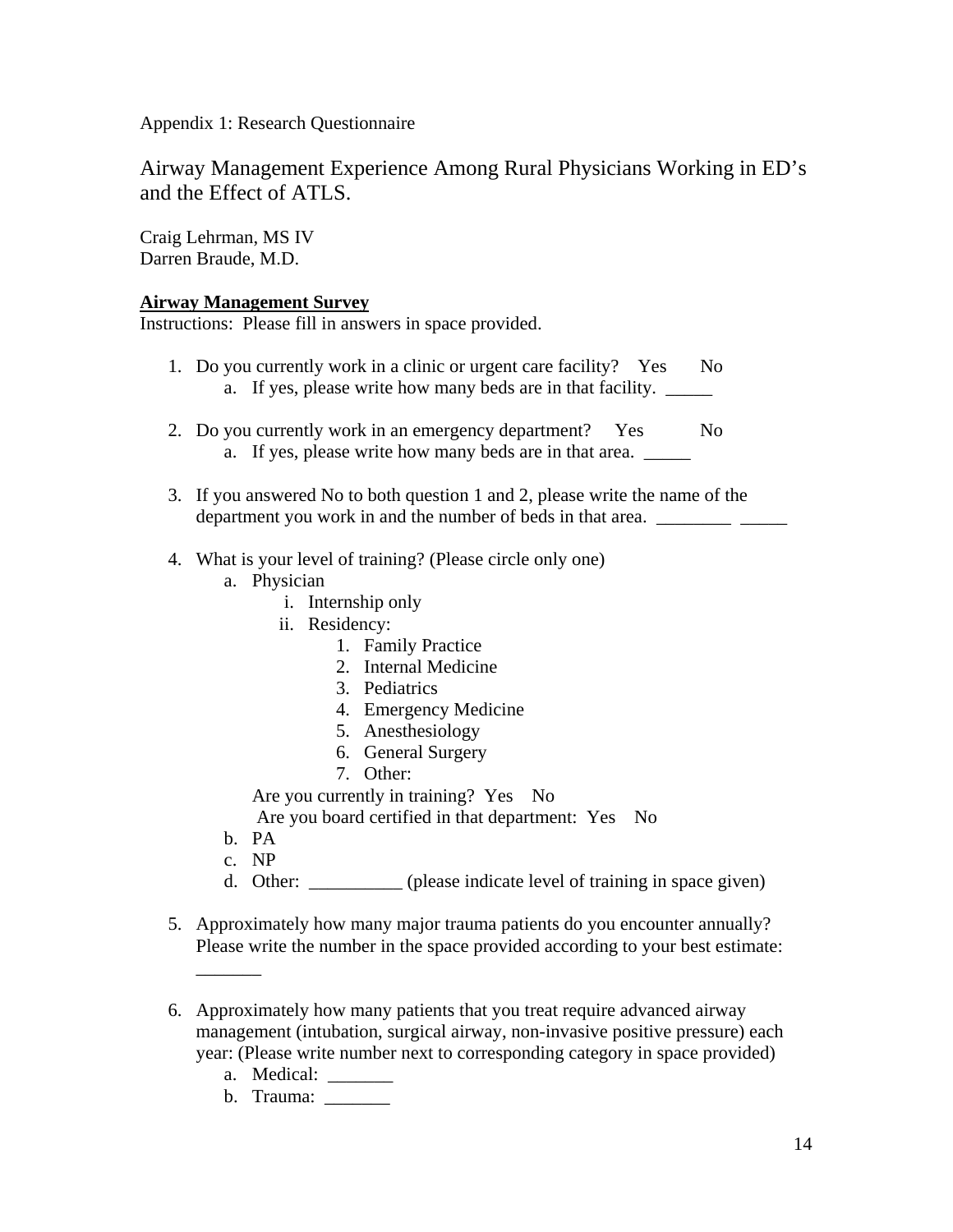- 7. At your facility are you the primary person responsible for airway management? Please circle answer: Yes No
- 8. What is your preferred mode of intubation? (Please circle only one answer) Oral without medications Oral with sedatives only Oral with sedative and paralytic (RSI) Nasal Surgical
- 9. How many adult patients have you orally intubated in the last 5 years? (Please write your estimated answer in space provided) \_\_\_\_\_\_\_
	- a. Please repeat for nasal intubations: \_\_\_\_\_\_\_\_\_
	- b. Please repeat for pediatric intubations:
- 10. Please circle the corresponding number below according to your confidence level in your general airway management skills. (1 being not confident at all and 10 being extremely confident) Please circle only one:
	- 1 2 3 4 5 6 7 8 9 10
- 11. Using a 1-10 scale (1 being not confident at all and 10 being extremely confident) please write a number corresponding to your confidence level in the following categories below. (Use whole numbers only and use space provided)
	- a. Rapid Sequence Intubation: \_\_\_\_\_
	- b. Basic Oral Intubation: \_\_\_\_\_
	- c. Basic Nasal Intubation: \_\_\_\_\_
	- d. Surgical Airway Skills: \_\_\_\_\_
	- e. Pediatric Intubation:
- 12. Which medications are available to you in your practice setting? (Please circle all that apply)
	- Morphine Fentanyl Succinylcholine Rocuronium Vecuronium Pancuronium (Pavulon) Propofol (Diprivan) Ketamine Midazolam (Versed) Lorazepam (Ativan) Diazepam (Valium) Don't Know….